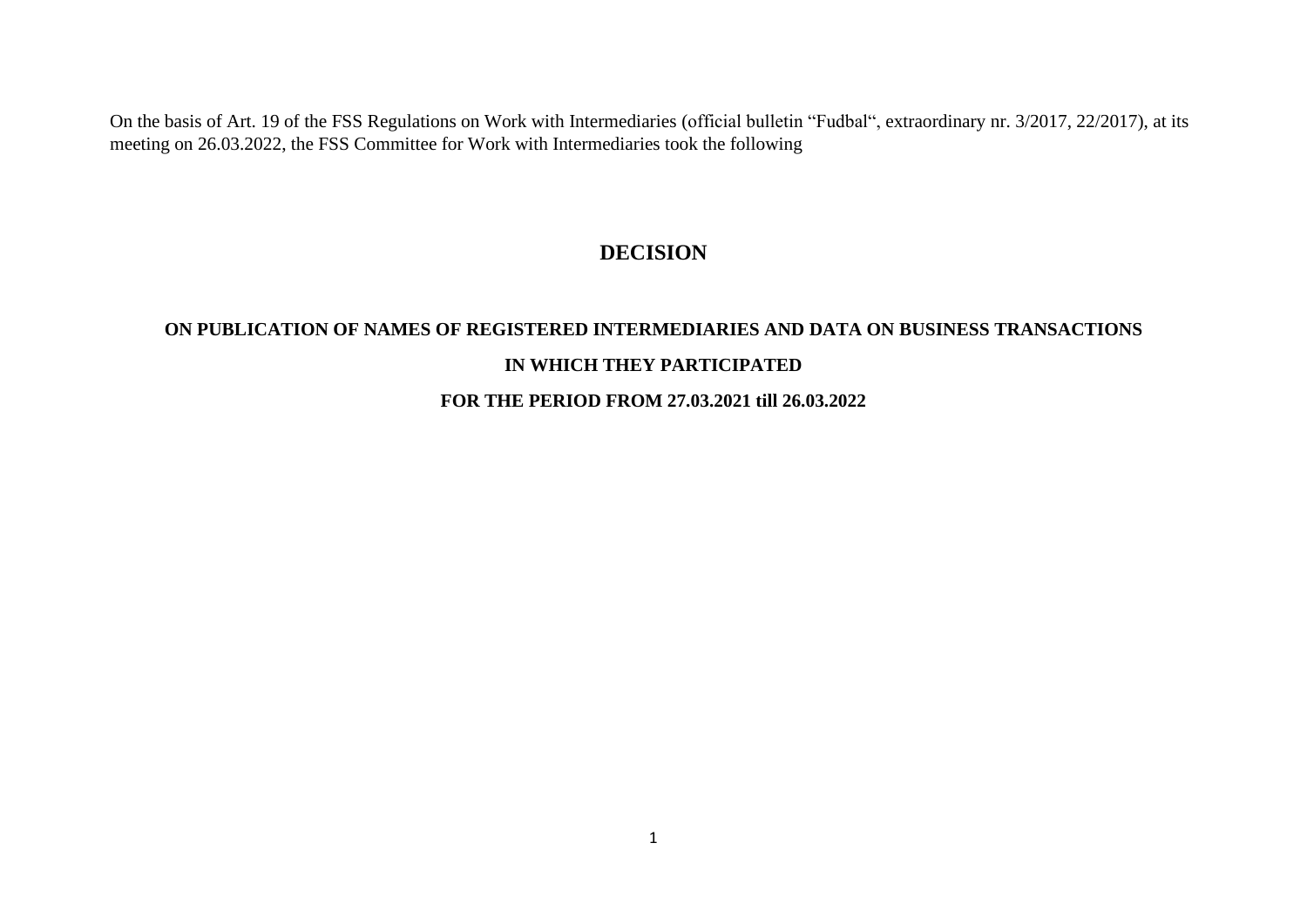| intermediary   |             |                |                                                                                         | <b>Client</b> | For player          | <b>Transaction</b>                                                                                                                                  | <b>Representation</b>         | <b>Date</b> | <b>Value</b>             |
|----------------|-------------|----------------|-----------------------------------------------------------------------------------------|---------------|---------------------|-----------------------------------------------------------------------------------------------------------------------------------------------------|-------------------------------|-------------|--------------------------|
|                | <b>Name</b> | <b>Surname</b> | <b>Agency</b>                                                                           | (Club)        |                     | type                                                                                                                                                |                               |             |                          |
|                | Robin       | Schuster       | Vida 11<br>Consulting<br>GmbH & Co.<br>KG                                               | FK Partizan   | Saša Zdjelar        | Professional<br>Contract                                                                                                                            | Representation<br>of the Club | 12.03.2021. | 60.000,00<br><b>EUR</b>  |
|                | Aleksandar  | Važić          | <b>World Soccer</b><br>International                                                    | FK Partizan   | Queensy<br>Menig    | Transfer<br>Contract                                                                                                                                | Representation<br>of the Club | 02.09.2021. | 45.000,00<br>EUR net     |
|                | Saša        | Pavlović       | Saša Pavlović<br><b>PR</b><br>konsultantske<br>aktivnosti SSBP<br>Consulting<br>Beograd | FK Partizan   | Filip<br>Holander   | <b>Transfer from</b><br>FK Lugano to<br>FK Partizan and<br>conclusion of<br>Professional<br>contract between<br>FK Partizan and<br>Filipa Holandera | Representation<br>of the Club | 01.07.2021. | 101.200,00<br>EUR net    |
|                | Revien      | Kanhai         | Forza Sports<br>Group B.V.                                                              | FK Partizan   | Queensy<br>Menig    | Professional<br>Contract                                                                                                                            | Representation<br>of the Club | 01.09.2021. | 144.000,00<br>EUR net    |
| $\overline{c}$ | Ivica       | Pavlović       | IP Consulting                                                                           | FK Partizan   | <b>Umar Sadiq</b>   | <b>Transfer from</b><br>AS Roma to FK<br>Partizan and<br>conclusion of a<br>professional<br>contract                                                | Representation<br>of the Club | 02.10.2020. | 234.815,00<br>EUR net    |
|                | Petar       | Miličić        |                                                                                         | FK Partizan   | Siniša<br>Saničanin | Professional<br>Contract                                                                                                                            | Representation<br>of the Club | 03.06.2021. | 112.600,00<br><b>EUR</b> |

<sup>1</sup> Contract submitted to FSS on 28.02.2022

<sup>&</sup>lt;sup>2</sup> Contract submitted to FSS on 24.01.2022 (wrongfully registered under the date  $24.10.2022$ )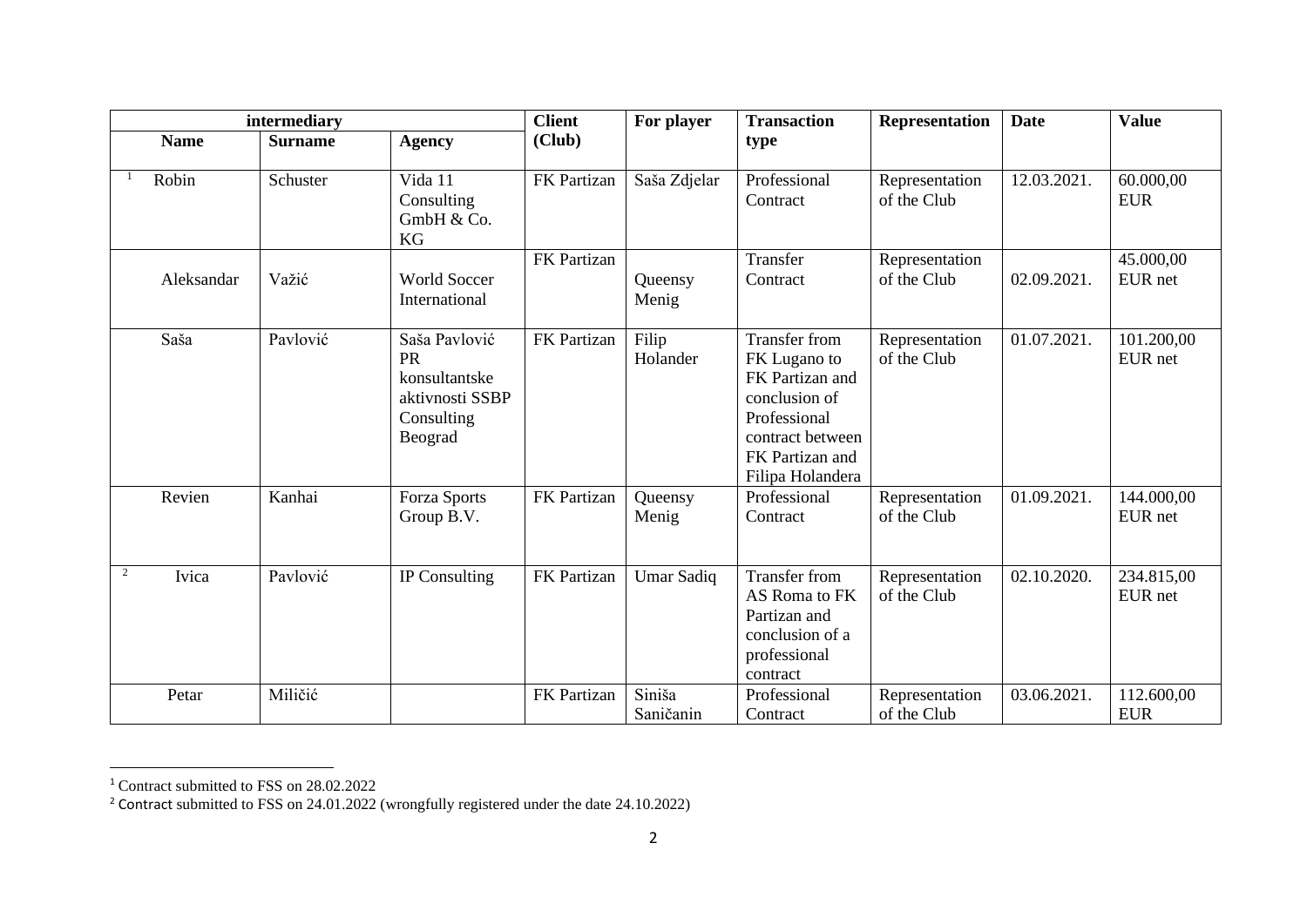| Nadine              | Mahmoud    | Fam Fze                                        | FK Partizan         | Ricardo<br>Jorge Pires<br>Gomes | Professional<br>Contract                                                                                    | Representation<br>of the Club | 29.06.2021. | 150.000,00<br><b>EUR</b> |
|---------------------|------------|------------------------------------------------|---------------------|---------------------------------|-------------------------------------------------------------------------------------------------------------|-------------------------------|-------------|--------------------------|
| Nikola              | Damjanac   | <b>ND Sports</b><br>Group                      | FK Partizan         | Ljubomir<br>Fejsa               | Professional<br>Contract                                                                                    | Representation<br>of the Club | 10.02.2022. | 34.000,00<br>EUR net     |
| Darko               | Ristić     |                                                | FK Partizan         | Danilo Pantić                   | Professional<br>Contract                                                                                    | Representation<br>of the Club | 01.07.2021. | 48.000,00<br>EUR net     |
| Marko               | Lomić      |                                                | FK Partizan         | Nemanja<br>Jović                | Professional<br>Contract                                                                                    | Representation<br>of the Club | 14.06.2021. | 29.800,00<br>EUR net     |
| 3<br>Rade           | Caldović   |                                                | FK Partizan         | Bojan Matić                     | <b>Transfer from</b><br>FK Vojvodina to<br>FK Partizan and<br>conclusion of<br>the Professional<br>Contract | Representation<br>of the Club | 28.01.2020. | 35.000,00<br>EUR net     |
| Aleksandar          | Važić      | <b>World Soccer</b><br>International           | FK Partizan         | Macky<br>Bagnack                | <b>Transfer from</b><br>FK Partizan to<br>FK Kairat                                                         | Representation<br>of the Club | 01.07.2021. | 40.000,00<br>EUR net     |
| <sup>4</sup> Stefan | Stojić     | Dynamic<br>Agency d.o.o.                       | FK Partizan         | Aleksandar<br>Šćekić            | Professional<br>Contract                                                                                    | Representation<br>of the Club | 04.03.2021. | 63.300,00<br>EUR net     |
| Nikola              | Pavlović   |                                                | FK Crvena<br>Zvezda | Nenad<br>Krstičić               | Professional<br>Contract                                                                                    | Representation<br>of the Club | 01.07.2021. | 89.499,92<br>EUR net     |
| Milan               | Bogdanović | <b>Seven Stars</b><br>Agency d.o.o.<br>Beograd | FK Crvena<br>Zvezda | Aleksandar<br>Katai             | Professional<br>$Contract -$<br>conclusion of<br>the new one                                                | Representation<br>of the Club | 10.06.2021. | 81.000,00<br>EUR net     |
| Dušan               | Belić      |                                                | FK Crvena<br>Zvezda | Petar Stanić                    | Professional<br>Contract                                                                                    | Representation<br>of the Club | 01.07.2021. | 20.000,00<br>EUR neto    |
| Ivan                | Dudić      | <b>Stars &amp; Friends</b><br>d.o.o Beograd    | FK Crvena<br>Zvezda | Nikola<br>Krstović              | <b>Transfer from</b><br>FK Crvena to<br>FC Dac 1904                                                         | Representation<br>of the Club | 05.09.2021. | 28.000,00<br>EUR net     |

<sup>3</sup> Contract submitted to FSS on 28.02.2022

<sup>4</sup> Contract submitted to FSS on 28.02.2022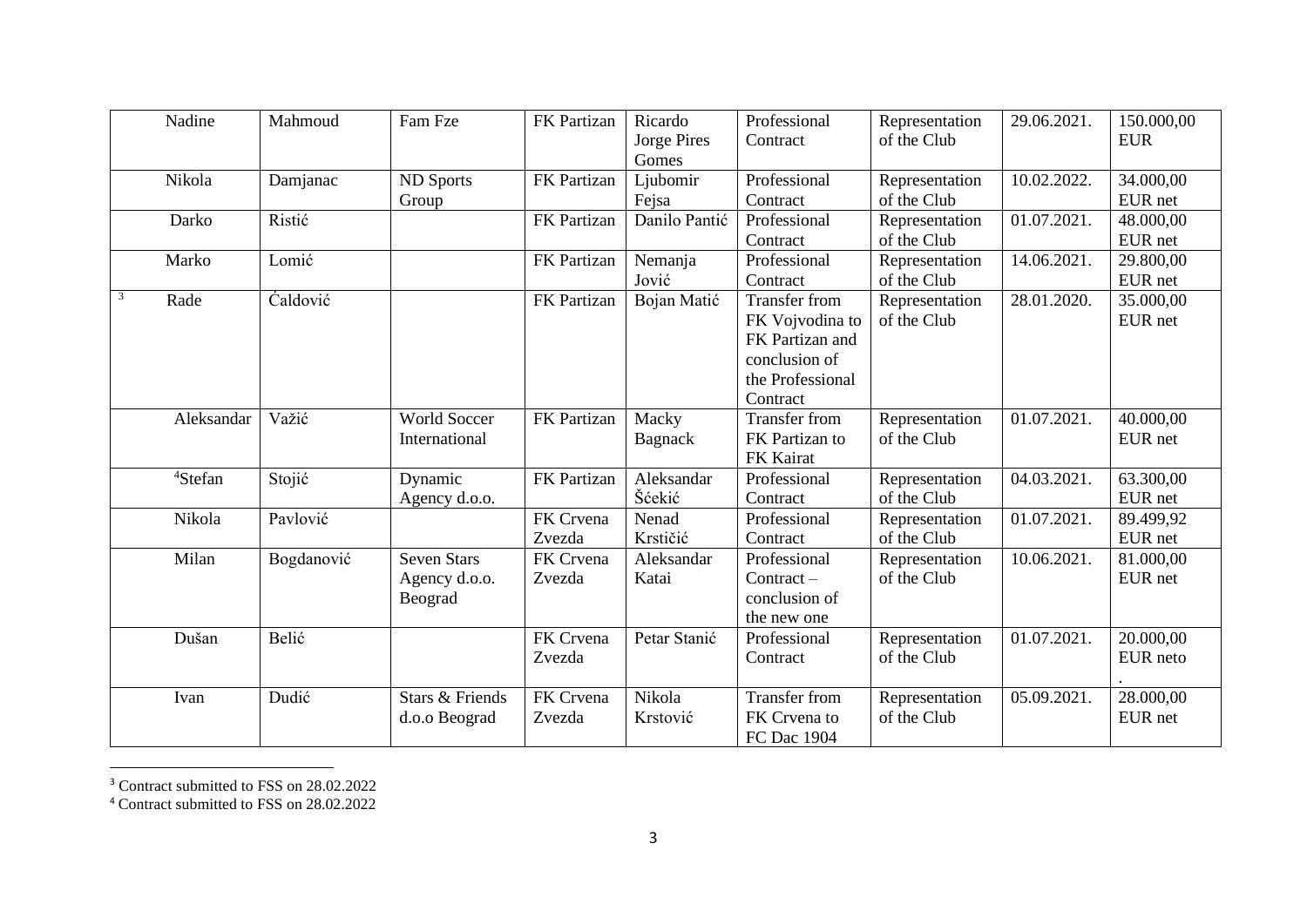| Igor              | Ziherl    |                                            | FK Crvena<br>Zvezda    | Vladimir<br>Lučić                   | Professional<br>Contract                                                          | Representation<br>of the Club | 09.08.2021. | 37.000,00<br>EUR net     |
|-------------------|-----------|--------------------------------------------|------------------------|-------------------------------------|-----------------------------------------------------------------------------------|-------------------------------|-------------|--------------------------|
| Mario             | Mamić     | <b>MT</b><br><b>SOLUTIONS</b><br>DWC - LLC | FK Crvena<br>Zvezda    | Njegoš<br>Petrović                  | <b>Transfer from</b><br>FK Crvena<br>Zvezda to<br>Granada<br><b>Football Club</b> | Representation<br>of the Club | 26.01.2022. | 120.000,00<br>EUR net    |
| Nikola            | Kolarov   | <b>Unnak Company</b>                       | FK Crvena<br>Zvezda    | Željko<br>Gavrić                    | <b>Transfer from</b><br>FK Crvena<br>Zvezda to<br>Ferencvarosi<br>Torna Club      | Representation<br>of the Club | 13.08.2021. | 96.000,00<br>EUR net     |
| Ivica             | Pavlović  | IP Consalting                              | FK Crvena<br>Zvezda    | Cristiano<br>Piccini                | Professional<br>Contract                                                          | Representation<br>of the Club | 14.01.2022. | 135.207,00<br>EUR net    |
| Aneke             | Atta      | Emefie                                     | FK Crvena<br>Zvezda    | Ohikhuaeme<br>Anthony<br>Omoijuanfo | Professional<br>Contract                                                          | Representation<br>of the Club | 17.01.2022. | 165.000,00<br>EUR net    |
| Nikola            | Damjanac  | <b>ND Sports</b><br>Group d.o.o.           | FK Crvena<br>Zvezda    | Nemanja<br>Motika                   | <b>Transfer from</b><br>FK Bajern<br>Munich to FK<br>Crvena Zvezda                | Representation<br>of the Club | 02.02.2022. | 120.000,00<br><b>EUR</b> |
| Bojan             | Minić     |                                            | FK Radnik<br>Surdulica | Milan<br>Makarić                    | Transfer from FK<br>Radnik to FK<br>Aalborg<br>Boldspilklub af<br>1885            | Representation<br>of the Club | 12.07.2021. | 38.080,00<br><b>EUR</b>  |
| Ives              | Čakarun   | Argentum Sport<br>d.o.o.                   | <b>FK</b><br>Čukarički | <b>Dorde</b><br>Jovanović           | <b>Transfer from</b><br>FK Čukarički to<br>FC Maccabi Tel<br>Aviv                 | Representation<br>of the Club | 20.01.2022. | 144.500,00<br><b>EUR</b> |
| <sup>5</sup> Raed | El Saddik | Advanced<br>Soccer Academy                 | <b>FK</b><br>Čukarički | Ibrahim<br>Mame<br>Ndiaye           | <b>Transfer from FK</b><br>Čukarički to FK<br>Al Hilal, Sudan                     | Representation<br>of the Club | 04.01.2021. | 24.000,00<br><b>USD</b>  |

<sup>5</sup> Contract submitted to FSS on 24.05.2021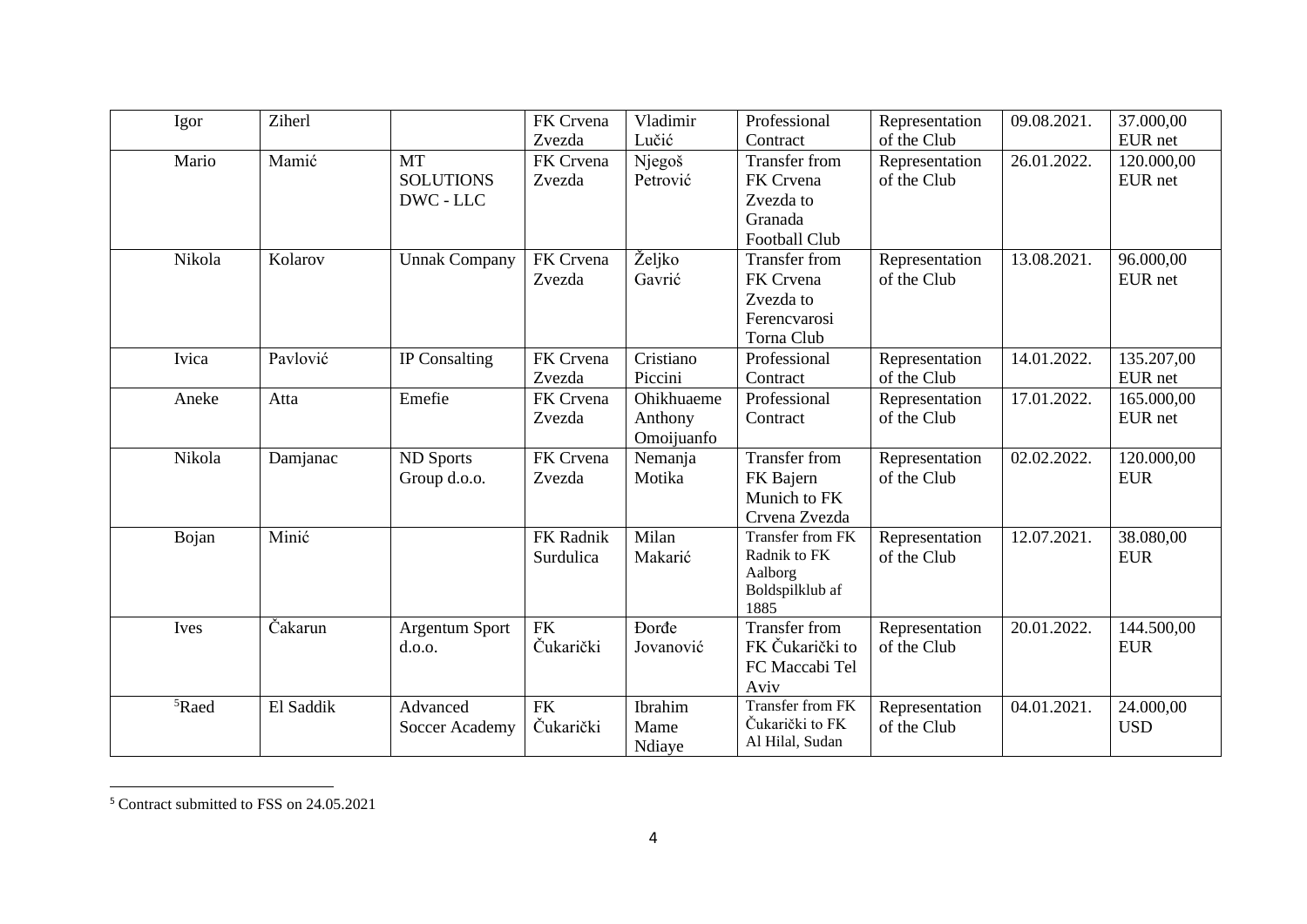| <b>Intermediary</b> |                |          | <b>Client</b> (Player) |                | <b>Type of</b>             | <b>Duration of</b>   | <b>Date</b> | <b>Value</b> |
|---------------------|----------------|----------|------------------------|----------------|----------------------------|----------------------|-------------|--------------|
| Ime                 | <b>Prezime</b> | Agencija | Ime                    | <b>Prezime</b> | transaction                | representation       |             |              |
| Stefan              | Stojić         |          | Savo                   | Arambašić      | Representation<br>Contract | 2 years              | 27.04.2021. | n.a.         |
| Stefan              | Stojić         |          | Aleksandar             | Popović        | Representation<br>Contract | 2 years              | 14.06.2021. | n.a.         |
| Stefan              | Stojić         |          | Kristijan              | Tojčić         | Representation<br>Contract | 2 years              | 01.09.2021. | n.a.         |
| Stefan              | Stojić         |          | Dejan                  | Živkov         | Representation<br>Contract | 2 years              | 01.09.2021. | n.a.         |
| Stefan              | Stojić         |          | <b>Dorde</b>           | Belić          | Representation<br>Contract | 2 years              | 01.09.2021. | n.a.         |
| Stefan              | Stojić         |          | Filip                  | Samurović      | Representation<br>Contract | 2 years              | 01.09.2021. | n.a.         |
| Stefan              | Stojić         |          | Mladen                 | Samurović      | Representation<br>Contract | 2 years              | 01.09.2021. | n.a.         |
| Stefan              | Stojić         |          | Eldim                  | Bajramović     | Representation<br>Contract | 2 years              | 10.02.2022. | n.a.         |
| Stefan              | Stojić         |          | Vuk                    | Roganović      | Representation<br>Contract | 2 years              | 09.02.2022. | n.a.         |
| <sup>6</sup> Dejan  | Radić          |          | Danilo                 | Nešić          | Representation<br>Contract | 2 years              | 31.12.2020. | n.a.         |
| Sead                | Hadžibulić     |          | <b>Boris</b>           | Kopitović      | Representation<br>Contract | until<br>31.12.2023. | 02.01.2022. | n.a.         |
| Veselin             | Mutavdžić      |          | Uroš                   | Ignjatović     | Representation<br>Contract | 2 years              | 01.01.2022. | n.a.         |
| Veselin             | Mutavdžić      |          | Nikola                 | Terzić         | Representation<br>Contract | 2 years              | 11.01.2022. | n.a.         |
| Edis                | Ramović        |          | Ahmed                  | Hadžimujović   | Representation<br>Contract | 2 years              | 01.02.2022. | n.a.         |

<sup>6</sup> Contract submitted to FSS on 20.09.2021